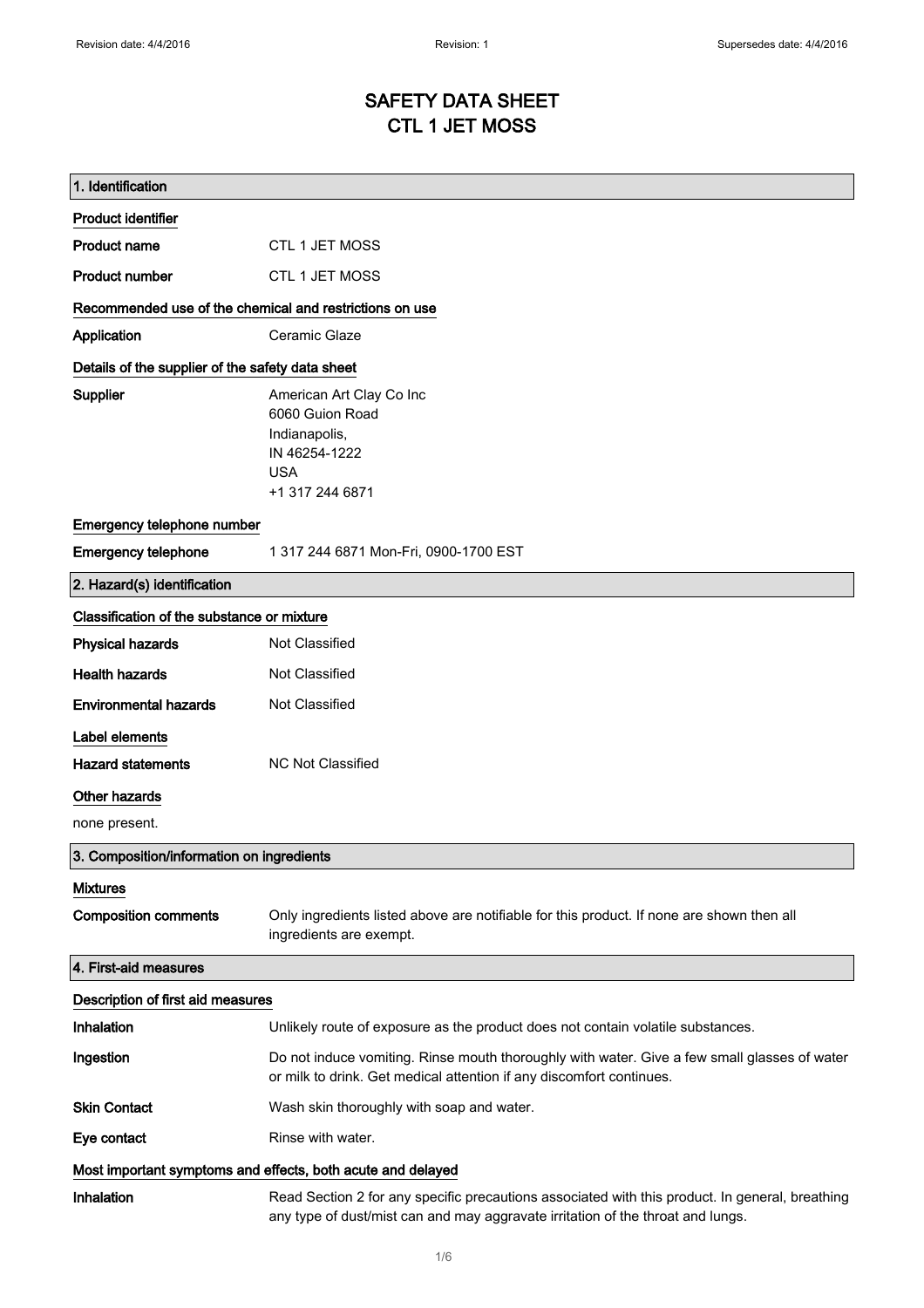| Ingestion                                                    | Read Section 2 for any specific precautions associated with the use of this product. Products<br>with specific warnings about ingestion will give guidance there.                                                                                                                                           |  |
|--------------------------------------------------------------|-------------------------------------------------------------------------------------------------------------------------------------------------------------------------------------------------------------------------------------------------------------------------------------------------------------|--|
| Skin contact                                                 | Read Section 2 for any specific precautions associated with the use of this product. In general<br>most ceramic glazes, clays and special products will tend to have a drying effect on the skin<br>and may cause some sensitivity to users with sensitive skin.                                            |  |
| Eye contact                                                  | Read Section 2 for any specific precautions associated with the use of this product. In general<br>most ceramic and special products contain materials that maybe abrasive to eyes. Keeping<br>materials from contacting the eyes is prudent. If contact does occur, flush with clean water, do<br>not rub. |  |
|                                                              | Indication of immediate medical attention and special treatment needed                                                                                                                                                                                                                                      |  |
| Notes for the doctor                                         | Treat symptomatically.                                                                                                                                                                                                                                                                                      |  |
| 5. Fire-fighting measures                                    |                                                                                                                                                                                                                                                                                                             |  |
| <b>Extinguishing media</b>                                   |                                                                                                                                                                                                                                                                                                             |  |
| Suitable extinguishing media                                 | Use fire-extinguishing media suitable for the surrounding fire.                                                                                                                                                                                                                                             |  |
| Special hazards arising from the substance or mixture        |                                                                                                                                                                                                                                                                                                             |  |
| Specific hazards                                             | The product is not believed to present a hazard due to its physical nature.                                                                                                                                                                                                                                 |  |
| <b>Advice for firefighters</b>                               |                                                                                                                                                                                                                                                                                                             |  |
| for firefighters                                             | Special protective equipment Use protective equipment appropriate for surrounding materials.                                                                                                                                                                                                                |  |
| 6. Accidental release measures                               |                                                                                                                                                                                                                                                                                                             |  |
|                                                              | Personal precautions, protective equipment and emergency procedures                                                                                                                                                                                                                                         |  |
| <b>Personal precautions</b>                                  | For personal protection, see Section 8.                                                                                                                                                                                                                                                                     |  |
| <b>Environmental precautions</b>                             |                                                                                                                                                                                                                                                                                                             |  |
| <b>Environmental precautions</b>                             | Please read Section 2 completely. If any environmental warnings such as; H411 or H412 are<br>listed in Section 2, please use appropriate procedures when disposing of product and<br>container. Do not put materials into waterways or sewers.                                                              |  |
| Methods and material for containment and cleaning up         |                                                                                                                                                                                                                                                                                                             |  |
| Methods for cleaning up                                      | Collect spillage for reclamation or absorb in vermiculite, dry sand or similar material.                                                                                                                                                                                                                    |  |
| Reference to other sections                                  | For waste disposal, see Section 13. For personal protection, see Section 8.                                                                                                                                                                                                                                 |  |
| 7. Handling and storage                                      |                                                                                                                                                                                                                                                                                                             |  |
| Precautions for safe handling                                |                                                                                                                                                                                                                                                                                                             |  |
| <b>Usage precautions</b>                                     | Read label before use. Do not eat, drink or smoke when using this product. Good personal<br>hygiene procedures should be implemented. Wash hands and any other contaminated areas<br>of the body with soap and water before leaving the work site.                                                          |  |
| Conditions for safe storage, including any incompatibilities |                                                                                                                                                                                                                                                                                                             |  |
| <b>Storage precautions</b>                                   | Store in tightly-closed, original container in a dry and cool place.                                                                                                                                                                                                                                        |  |
| Specific end uses(s)                                         |                                                                                                                                                                                                                                                                                                             |  |
| Specific end use(s)                                          | The identified uses for this product are detailed in Section 1.2.                                                                                                                                                                                                                                           |  |
|                                                              |                                                                                                                                                                                                                                                                                                             |  |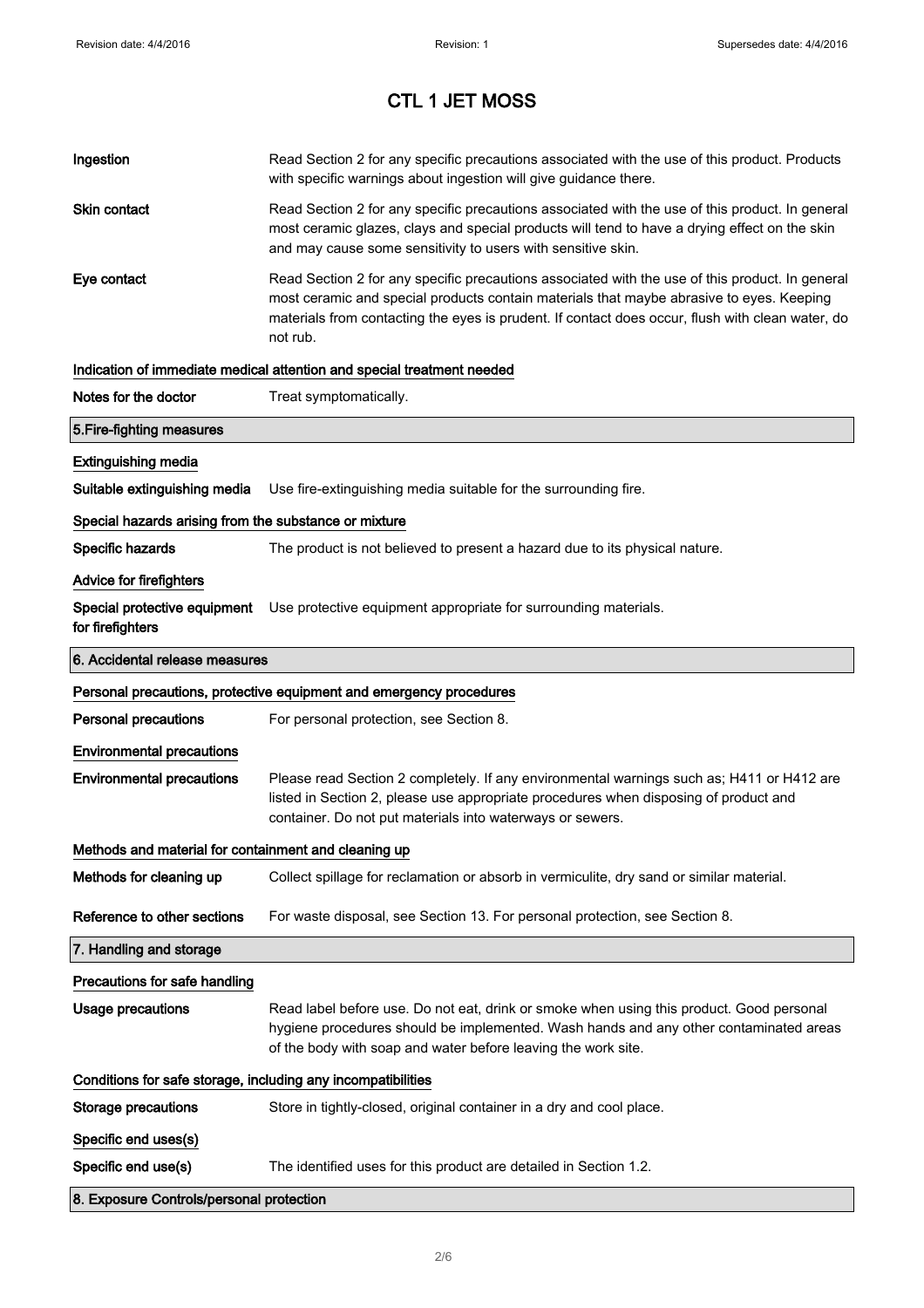| Ingredient comments                 | Only ingredients listed n Section 3 are notifiable for this product. If none are shown then all<br>ingredients are exempt.                                                                                           |
|-------------------------------------|----------------------------------------------------------------------------------------------------------------------------------------------------------------------------------------------------------------------|
| <b>Exposure controls</b>            |                                                                                                                                                                                                                      |
| Appropriate engineering<br>controls | No specific ventilations requirements unless the "FAN" pictogram is shown above or specified<br>in Section 2.                                                                                                        |
| Eye/face protection                 | No specific eye protection required unless the "EYE PROTECTION" pictogram is shown<br>above or specified in Section 2.                                                                                               |
| Hand protection                     | No specific hand protection required unless the "HAND PROTECTION" pictogram is shown<br>above or specified in Section 2.                                                                                             |
| Hygiene measures                    | Using good personal hygiene practices is always appropriate. Keeping a clean work space,<br>cleaning up properly when done, and not eating, drinking or smoking when using this product.                             |
| Respiratory protection              | No specific respiratory protection required unless the "RESPIRATOR" pictogram is shown<br>above or specified in Section 2. Using the appropriate certified protection for the operation is<br>important if required. |

### 9. Physical and Chemical Properties

#### Information on basic physical and chemical properties

| Appearance                                      | Colored liquid.           |
|-------------------------------------------------|---------------------------|
| Color                                           | Various colors.           |
| Odor                                            | Almost odorless.          |
| <b>Odor threshold</b>                           | No information available. |
| рH                                              | 6-8                       |
| <b>Melting point</b>                            | No information available. |
| Initial boiling point and range                 | No information available. |
| <b>Flash point</b>                              | No information available. |
| <b>Evaporation rate</b>                         | No information available. |
| Flammability (solid, gas)                       | No information available. |
| Upper/lower flammability or<br>explosive limits | No information available. |
| Vapour pressure                                 | No information available. |
| <b>Relative density</b>                         | Greater than 1.0          |
| Solubility(ies)                                 | Not applicable.           |
| <b>Partition coefficient</b>                    | No information available. |
| <b>Auto-ignition temperature</b>                | Not applicable.           |
| <b>Decomposition Temperature</b>                | No information available. |
| <b>Viscosity</b>                                | No information available. |
| <b>Explosive properties</b>                     | none                      |
| <b>Oxidising properties</b>                     | none                      |
| Other information                               | Not applicable.           |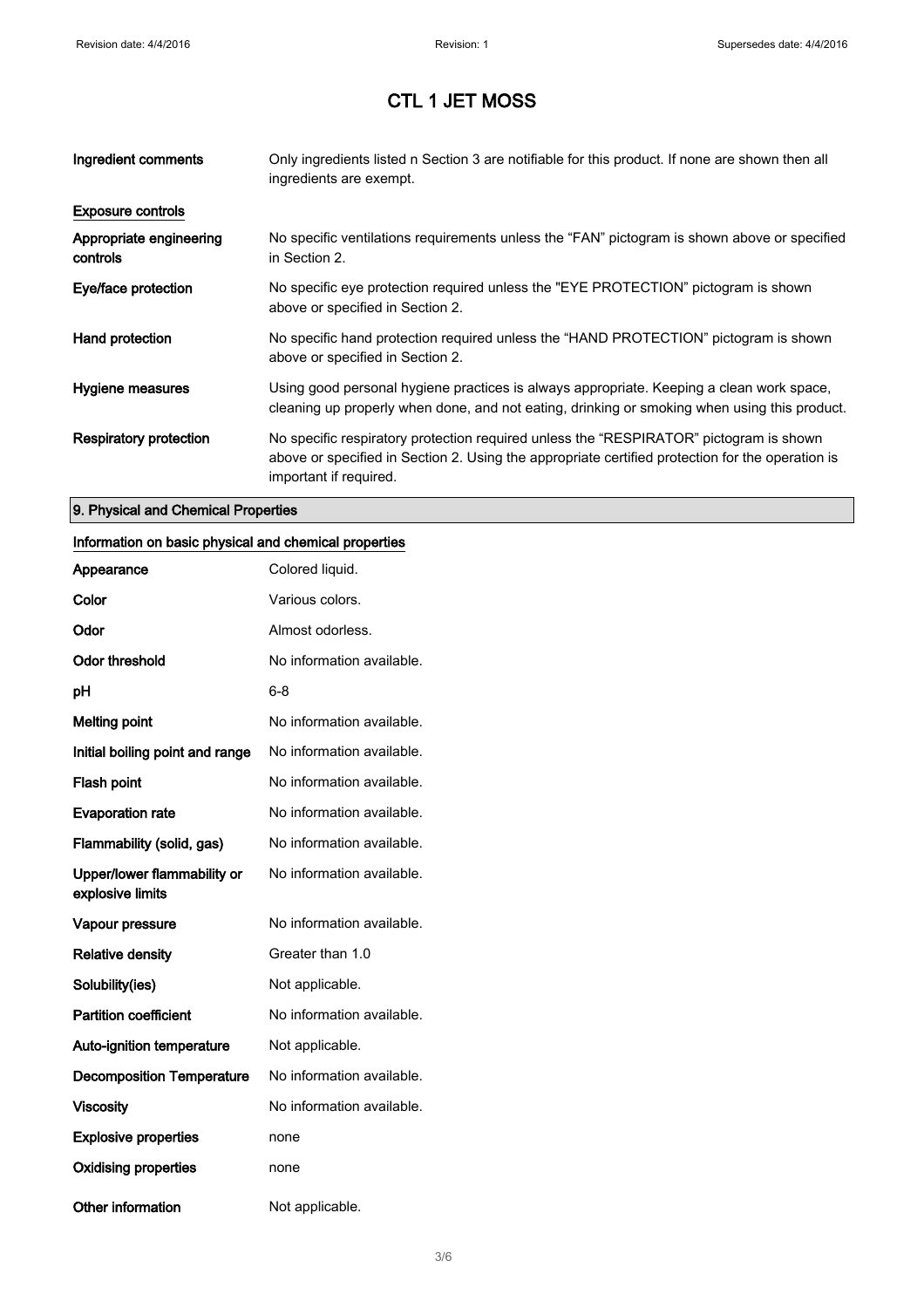| 10. Stability and reactivity          |                                                                                                                                                                                                                                                |
|---------------------------------------|------------------------------------------------------------------------------------------------------------------------------------------------------------------------------------------------------------------------------------------------|
| Reactivity                            | There are no known reactivity hazards associated with this product.                                                                                                                                                                            |
| <b>Stability</b>                      | No particular stability concerns.                                                                                                                                                                                                              |
| Possibility of hazardous<br>reactions | None known.                                                                                                                                                                                                                                    |
| Conditions to avoid                   | None known.                                                                                                                                                                                                                                    |
| Materials to avoid                    | None known.                                                                                                                                                                                                                                    |
| Hazardous decomposition<br>products   | None known.                                                                                                                                                                                                                                    |
| 11. Toxicological information         |                                                                                                                                                                                                                                                |
| Information on toxicological effects  |                                                                                                                                                                                                                                                |
| <b>Toxicological effects</b>          | Please read Section 2 thoroughly to understand the toxicological risks, (if any) and<br>precautions for safe use (if any).                                                                                                                     |
| Skin corrosion/irritation             |                                                                                                                                                                                                                                                |
| <b>Skin sensitization</b>             |                                                                                                                                                                                                                                                |
| <b>Skin sensitisation</b>             | Based on available data the classification criteria are not met.                                                                                                                                                                               |
| Eye contact                           | May cause temporary eye irritation.                                                                                                                                                                                                            |
| 12. Ecological Information            |                                                                                                                                                                                                                                                |
| Ecotoxicity                           | Please read Section 2 completely. If any environmental warnings such as; H411 or H412 are<br>listed in Section 2, please use appropriate procedures when disposing of product and<br>container. Do not put materials into waterways or sewers. |
| Toxicity                              |                                                                                                                                                                                                                                                |
| <b>Toxicity</b>                       | Please read Section 2 completely. If any environmental warnings such as; H411 or H412 are<br>listed in Section 2, please use appropriate procedures when disposing of product and<br>container. Do not put materials into waterways or sewers. |
| Persistence and degradability         |                                                                                                                                                                                                                                                |
| Persistence and degradability         | No data available.                                                                                                                                                                                                                             |
| Biodegradation                        | Not inherently biodegradable.                                                                                                                                                                                                                  |
| <b>Bioaccumulative potential</b>      |                                                                                                                                                                                                                                                |
| <b>Partition coefficient</b>          | No information available.                                                                                                                                                                                                                      |
| Mobility in soil                      |                                                                                                                                                                                                                                                |
| <b>Mobility</b>                       | Semi-mobile.                                                                                                                                                                                                                                   |
| Results of PBT and vPvB assessment    |                                                                                                                                                                                                                                                |
| Results of PBT and vPvB<br>assessment | This product does not contain any substances classified as PBT or vPvB.                                                                                                                                                                        |
| Other adverse effects                 |                                                                                                                                                                                                                                                |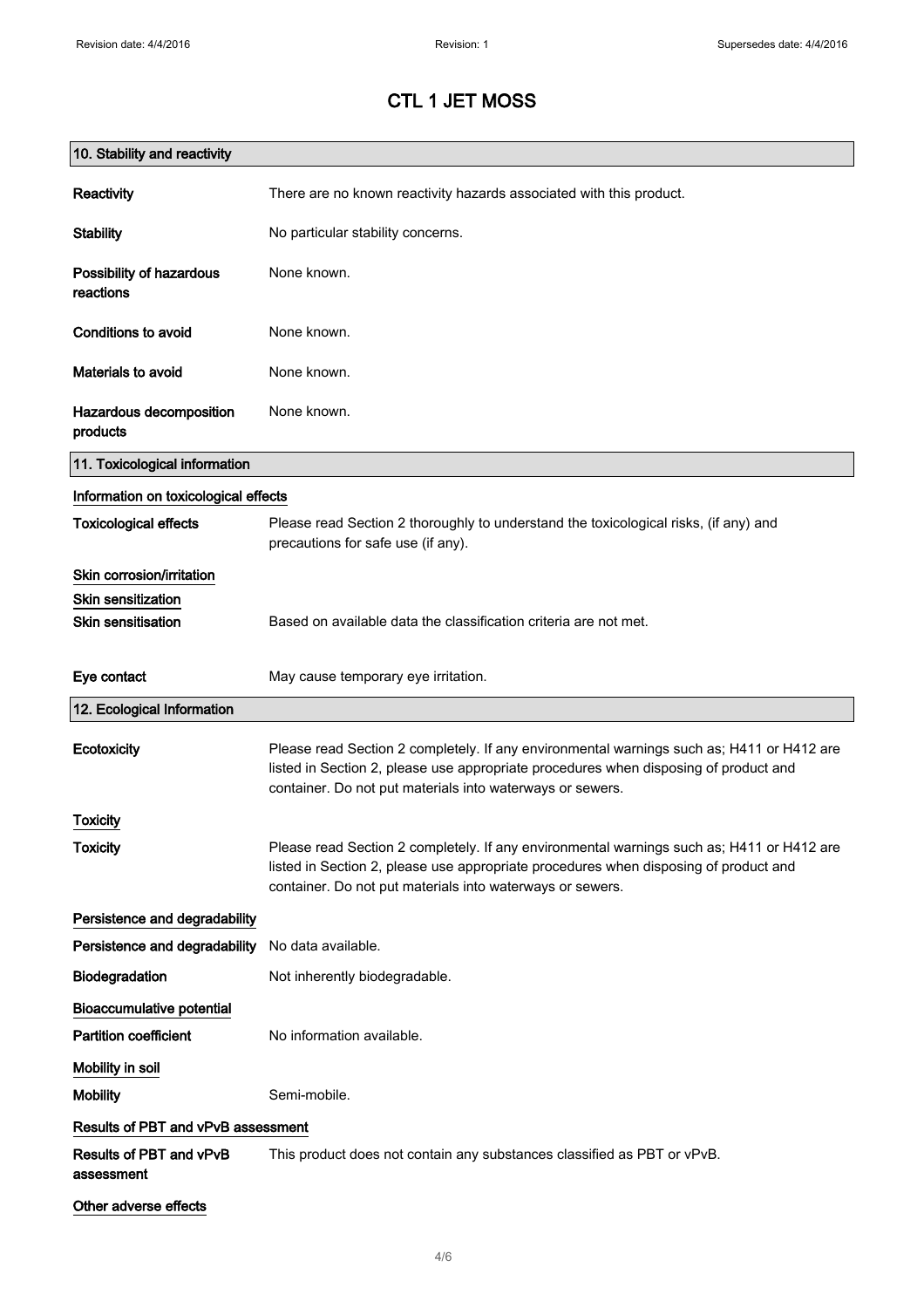| Other adverse effects                                                                                                                                                                                                                             | None known.                                                                                                                                                                                  |  |
|---------------------------------------------------------------------------------------------------------------------------------------------------------------------------------------------------------------------------------------------------|----------------------------------------------------------------------------------------------------------------------------------------------------------------------------------------------|--|
| 13. Disposal considerations                                                                                                                                                                                                                       |                                                                                                                                                                                              |  |
| Waste treatment methods                                                                                                                                                                                                                           |                                                                                                                                                                                              |  |
| <b>General information</b>                                                                                                                                                                                                                        | Dispose of waste product or used containers in accordance with local regulations When<br>handling waste, the safety precautions applying to handling of the product should be<br>considered. |  |
| 14. Transport information                                                                                                                                                                                                                         |                                                                                                                                                                                              |  |
| General                                                                                                                                                                                                                                           | The product is not covered by international regulations on the transport of dangerous goods<br>(IMDG, IATA, DoT).                                                                            |  |
| <b>UN Number</b>                                                                                                                                                                                                                                  |                                                                                                                                                                                              |  |
| Not applicable.                                                                                                                                                                                                                                   |                                                                                                                                                                                              |  |
| UN proper shipping name                                                                                                                                                                                                                           |                                                                                                                                                                                              |  |
| Not applicable.                                                                                                                                                                                                                                   |                                                                                                                                                                                              |  |
| Transport hazard class(es)                                                                                                                                                                                                                        |                                                                                                                                                                                              |  |
| No transport warning sign required.                                                                                                                                                                                                               |                                                                                                                                                                                              |  |
| Packing group                                                                                                                                                                                                                                     |                                                                                                                                                                                              |  |
| Not applicable.                                                                                                                                                                                                                                   |                                                                                                                                                                                              |  |
| <b>Environmental hazards</b>                                                                                                                                                                                                                      |                                                                                                                                                                                              |  |
| <b>Environmentally Hazardous Substance</b><br>Please refer to Section 2 for any environmental hazards associated with this product. If H411/H412 warnings are shown then<br>please verify packaging and labeling requirements for larger volumes. |                                                                                                                                                                                              |  |
| Special precautions for user                                                                                                                                                                                                                      |                                                                                                                                                                                              |  |
| Not applicable.                                                                                                                                                                                                                                   |                                                                                                                                                                                              |  |
| Transport in bulk according to Not applicable.<br>Annex II of MARPOL 73/78<br>and the IBC Code                                                                                                                                                    |                                                                                                                                                                                              |  |
| 15. Regulatory information                                                                                                                                                                                                                        |                                                                                                                                                                                              |  |
| <b>US State Regulations</b><br>None of the ingredients are listed or exempt.                                                                                                                                                                      | California Proposition 65 Carcinogens and Reproductive Toxins                                                                                                                                |  |
| Inventories                                                                                                                                                                                                                                       |                                                                                                                                                                                              |  |
| Canada - DSL/NDSL                                                                                                                                                                                                                                 |                                                                                                                                                                                              |  |
| All the ingredients are listed or exempt.                                                                                                                                                                                                         |                                                                                                                                                                                              |  |
| <b>US-TSCA</b><br>All the ingredients are listed or exempt.                                                                                                                                                                                       |                                                                                                                                                                                              |  |
|                                                                                                                                                                                                                                                   |                                                                                                                                                                                              |  |
| US - TSCA 12(b) Export Notification<br>All the ingredients are listed or exempt.                                                                                                                                                                  |                                                                                                                                                                                              |  |

16. Other information